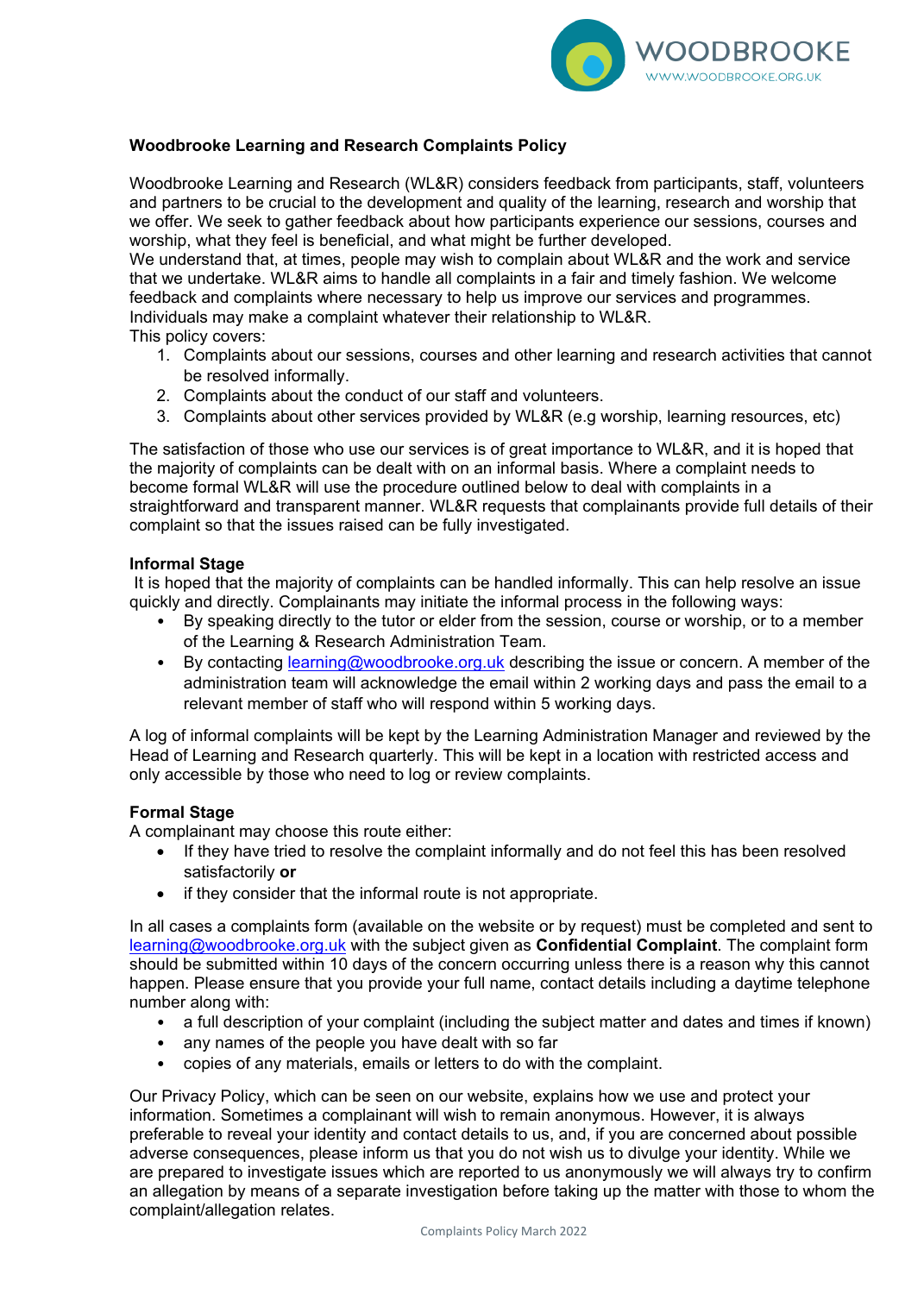

We will acknowledge receipt of your complaint within 3 working days, letting you know who is investigating your complaint. The Head of Learning and Research will be responsible for ensuring the investigation is carried out in a prompt and effective manner and in accordance with the procedures in this policy, and will either investigate the matter or allocate a relevant member of staff to lead the investigation. At all times we will ensure that WL&R personnel assigned to the investigation have the appropriate level of training and competence and that they have had no previous involvement or personal interest in the matter – other than initial contact acknowledging the complaint and explaining our procedures to the complainant. If the Head of Learning and Research has had previous involvement in the complaint matter they will not be responsible for allocating a member of staff to carry out the investigation or for overseeing and managing the investigation, and another senior member of the team will do this. We aim to investigate the complaint within 15 working days. If your complaint is more complex, or involves people who are not available at the time, we may need to extend this. We may contact you within this period to seek further information or clarification (in some instances we may recommend a meeting). At the end of the investigation we will write/email to inform you of our decision.

If any part of your complaint is upheld we will, of course, respond accordingly and give due consideration to how we can improve our services and arrangements. Examples of the kind of arrangements we may implement as a result of an upheld complaint may include:

- Undertaking appropriate staff or volunteer induction or training as required to prevent the complaint matter from reoccurring
- Reviewing our procedures to assess the impact on the services we provide
- In extreme circumstances, internal disciplinary procedures may be exercised where the performance or behaviour of our staff is deemed inappropriate.

In situations where a complaint has been successful, or where an investigation indicates a failure in our quality assurance processes, we will give due consideration to the outcome and will take appropriate actions such as:

- identifying any other person or organisation who has been affected by the failure
- correcting, or where it cannot be corrected, mitigating as far as possible the effect of the failure
- reviewing and amending our arrangements, where appropriate, to reduce the likelihood that the failure will reoccur in the future

# **Appeals**

An appeal against the outcome of a complaint investigation may be made by contacting [learning@woodbrooke.org.uk](mailto:learning@woodbrooke.org.uk) marked **Confidential Appeal** within 10 days of receiving the response to your complaint.

The Administration Manager will acknowledge receipt of the appeal within 3 working days. The appeal will then be passed to the Director of Woodbrooke who will conduct an initial review. We aim to complete the initial review within 20 working days. Please note that in some cases the review process may take longer, for example, if interviews are required. In such instances, we will contact everyone concerned to inform them of the likely revised timescale.

### **Initial assessment of the Appeal**

The first stage will be for the Director of Woodbrooke to undertake an initial assessment of the situation to ensure the appeal application is complete and to ascertain if the issue can be resolved before it goes to a review by a designated trustee. Following the initial review the Director of Woodbrooke will write to you with details of a decision to either:

- 1. amend our original decision in light of the new rationale/evidence being put forward and which has now been reviewed or
- 2. confirm we stand by our original decision and the rationale for this decision

We will request that you confirm, within 15 days, whether you now accept this decision or if you wish to proceed to our trustee appeals review process which will be carried out by a designated trustee.

# **Trustee Review of the Appeal**

If you wish to proceed to the final stage in our appeals process and ask for a trustee review, please send your request to [learning@woodbrooke.org.uk](mailto:learning@woodbrooke.org.uk) marked **Confidential Trustee Appeal**. A designated trustee will carry out a review. The purpose of the review is not to revisit any decision but to investigate failings in the complaint and appeal process. All previous stages of the complaint and